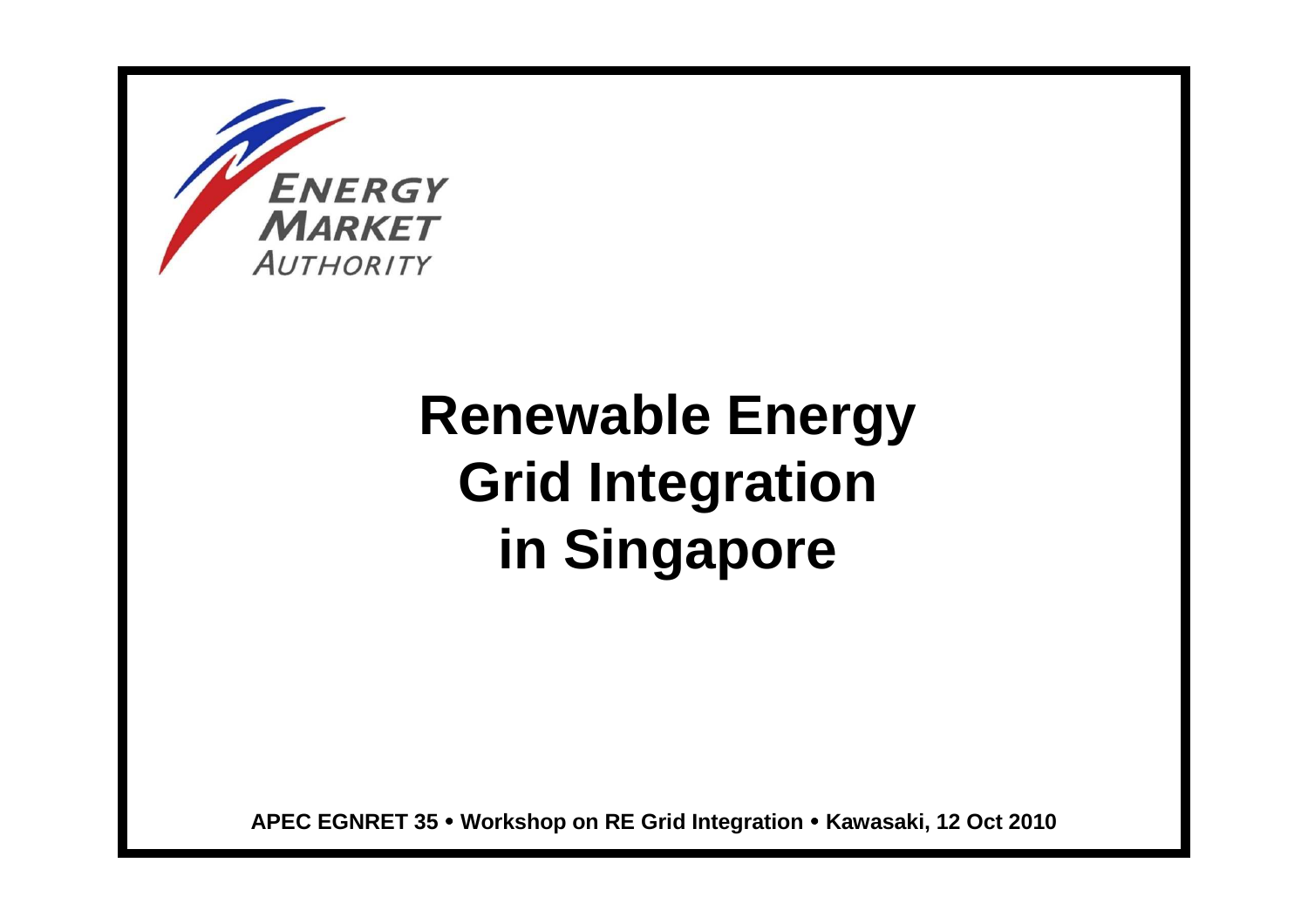#### **Singapore's present fuel mix for power generation**

• About 80% of electricity is generated from piped natural gas (PNG) from Malaysia & Indonesia



Singapore is an energy importer that is highly dependent on fossil fuels to power our economy

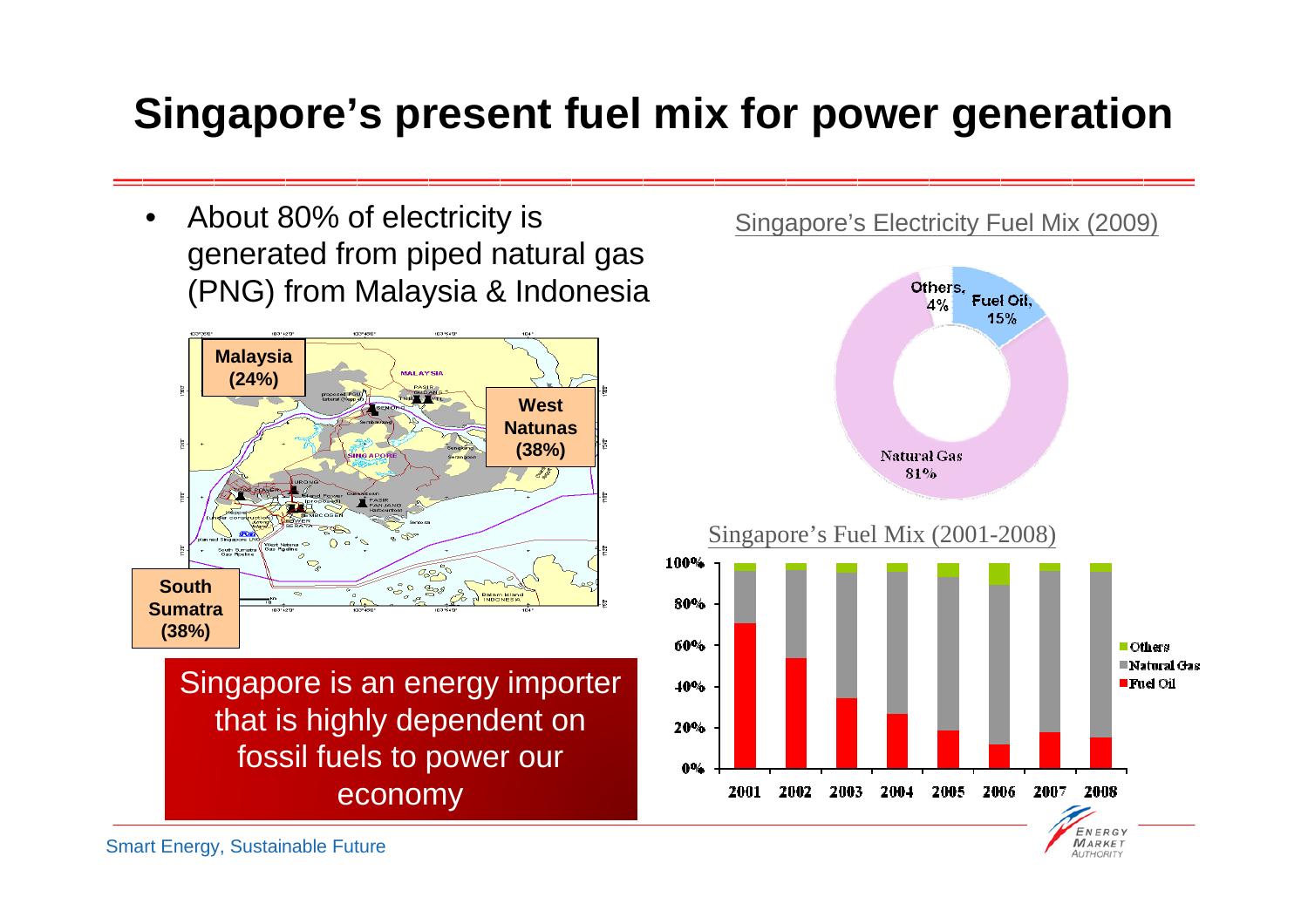#### **Although renewable energy offers intrinsic benefits, it is not a viable option for Singapore for now**

- •Small land area: 710 km<sup>2</sup>
- •No hydro or geothermal energy resources
- •Negligible wind and low wind speed (2m/s)
- •Variable and intermittent solar



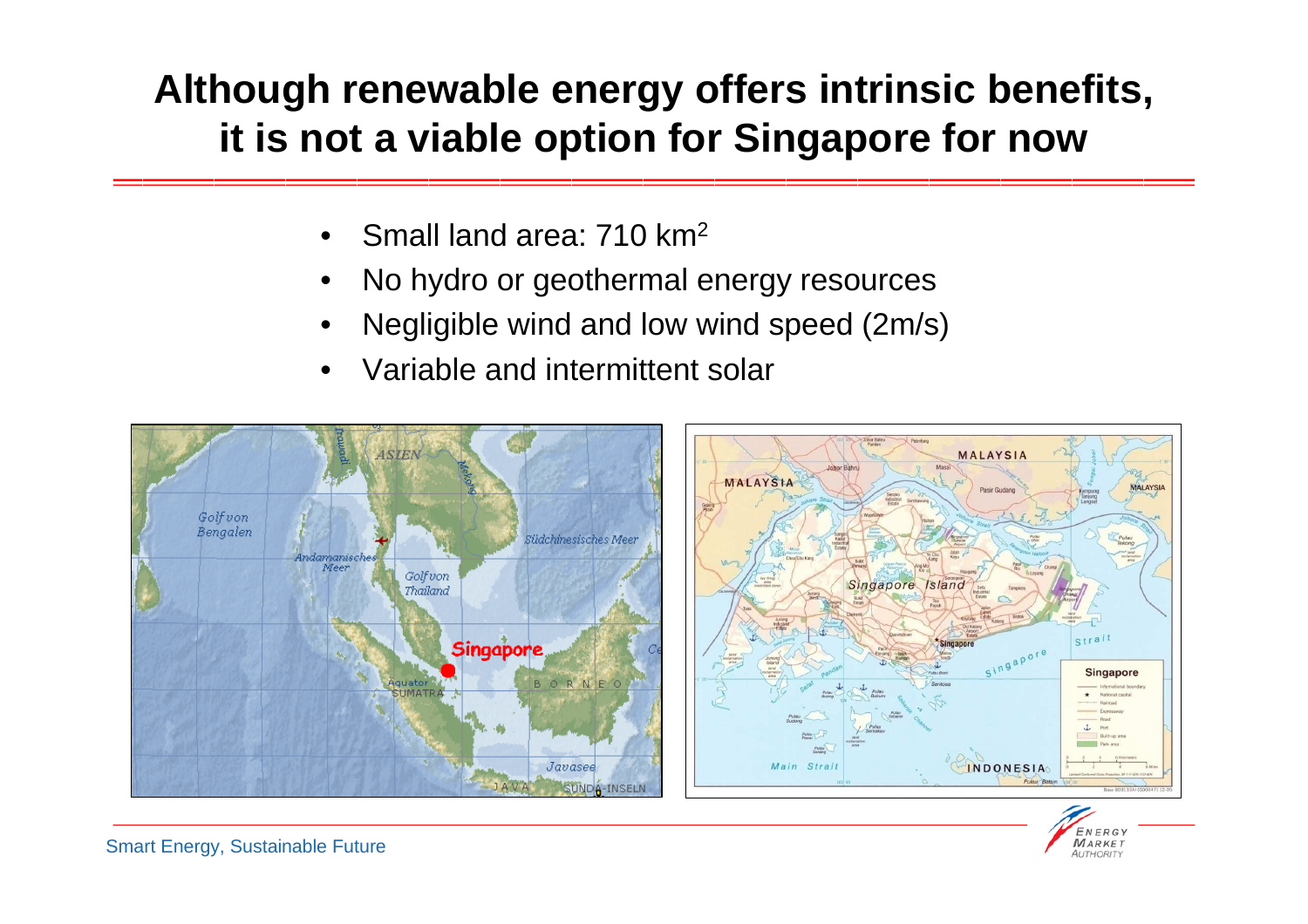#### **Diversifying our Portfolio – RE as Medium-Term Option**

|                    | Medium-Term                |                                                                 |                                                                  | Long-Term                                                |
|--------------------|----------------------------|-----------------------------------------------------------------|------------------------------------------------------------------|----------------------------------------------------------|
|                    | Coal                       | <b>Electricity</b><br><b>Import</b>                             | <b>Renewables</b>                                                | <b>Nuclear</b>                                           |
| <b>Benefits</b>    | Cheap, widely<br>available | Free up valuable<br>land                                        | Carbon free,<br>indigenous<br>resources                          | Zero carbon,<br>base load<br>contribution                |
| <b>Constraints</b> | Carbon footprint           | Cap on capacity<br>due to system<br>stability<br>considerations | <b>Currently not</b><br>economically<br>viable, limited<br>scope | Complex<br>challenges<br>(e.g. safety<br>considerations) |

Aim to have 5% of peak electricity demand supplied from renewable energy sources by 2020

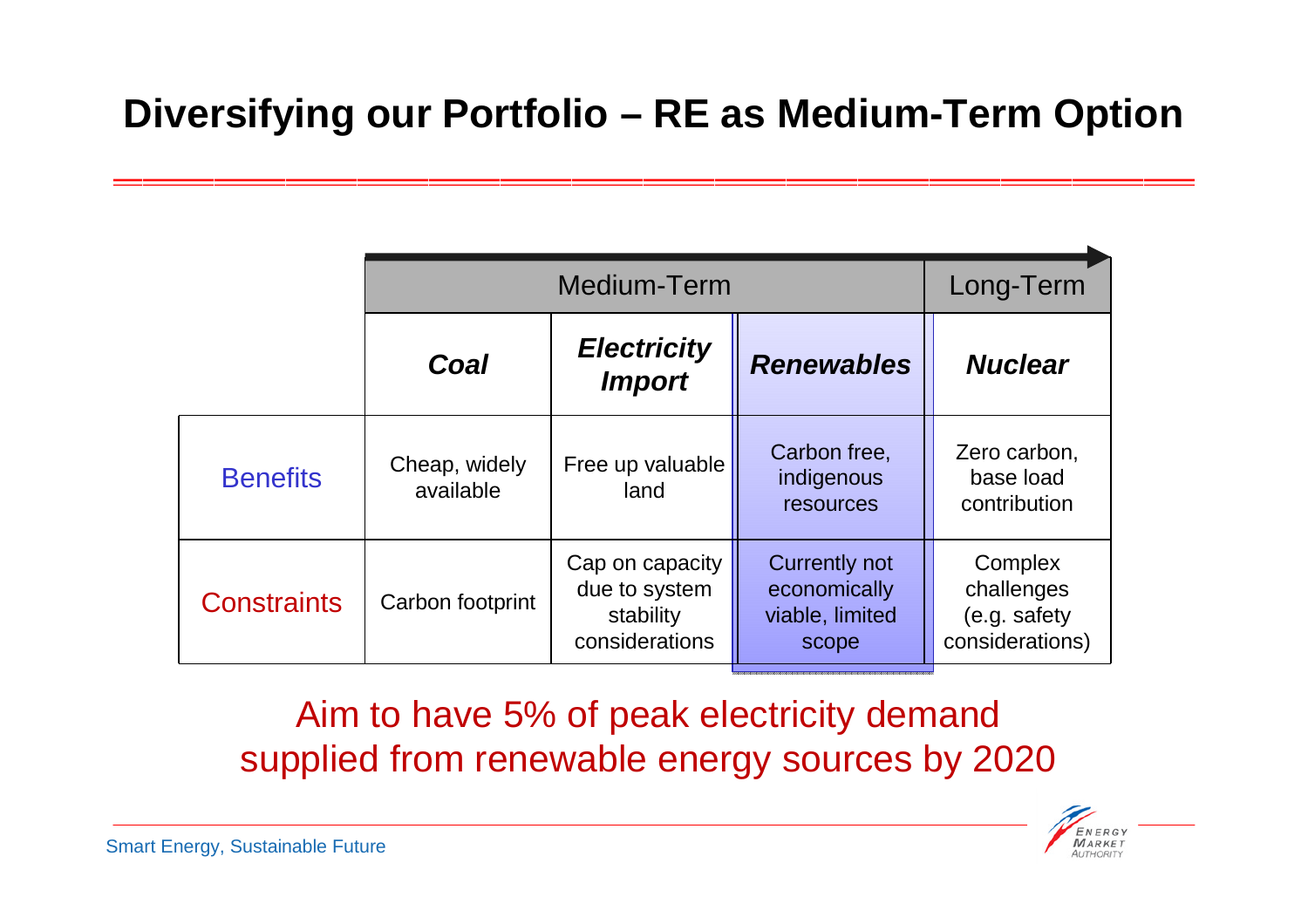### **Solar Energy – The Most Promising RE Option**

**Varying daily power output profile of PV Installation at selected test site in Singapore**



**Time of Day** 

**Source: Handbook for Solar Photovoltaic Systems, EMA and BCA**

**AUTHORITY**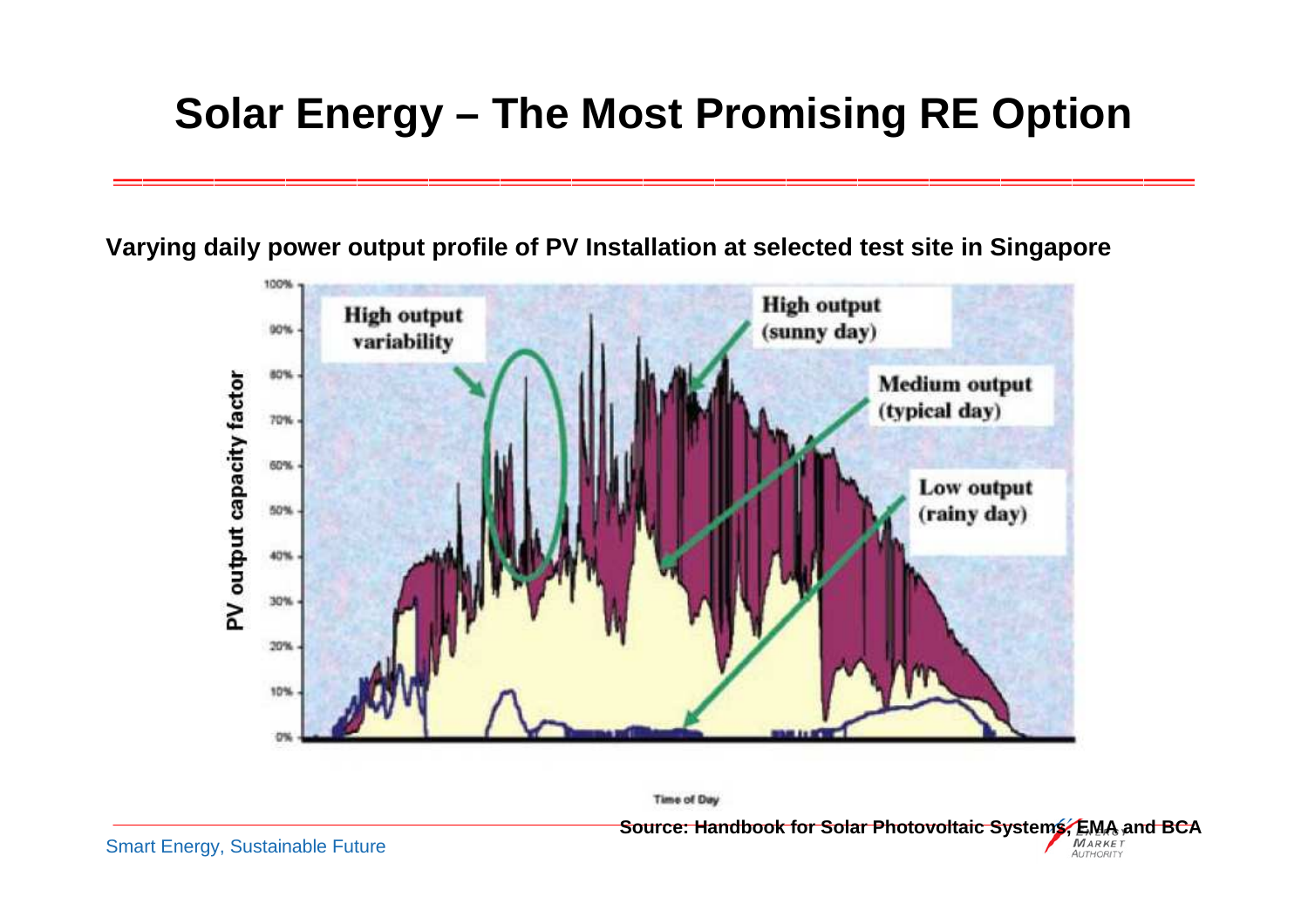#### **Solar Installations in Singapore**

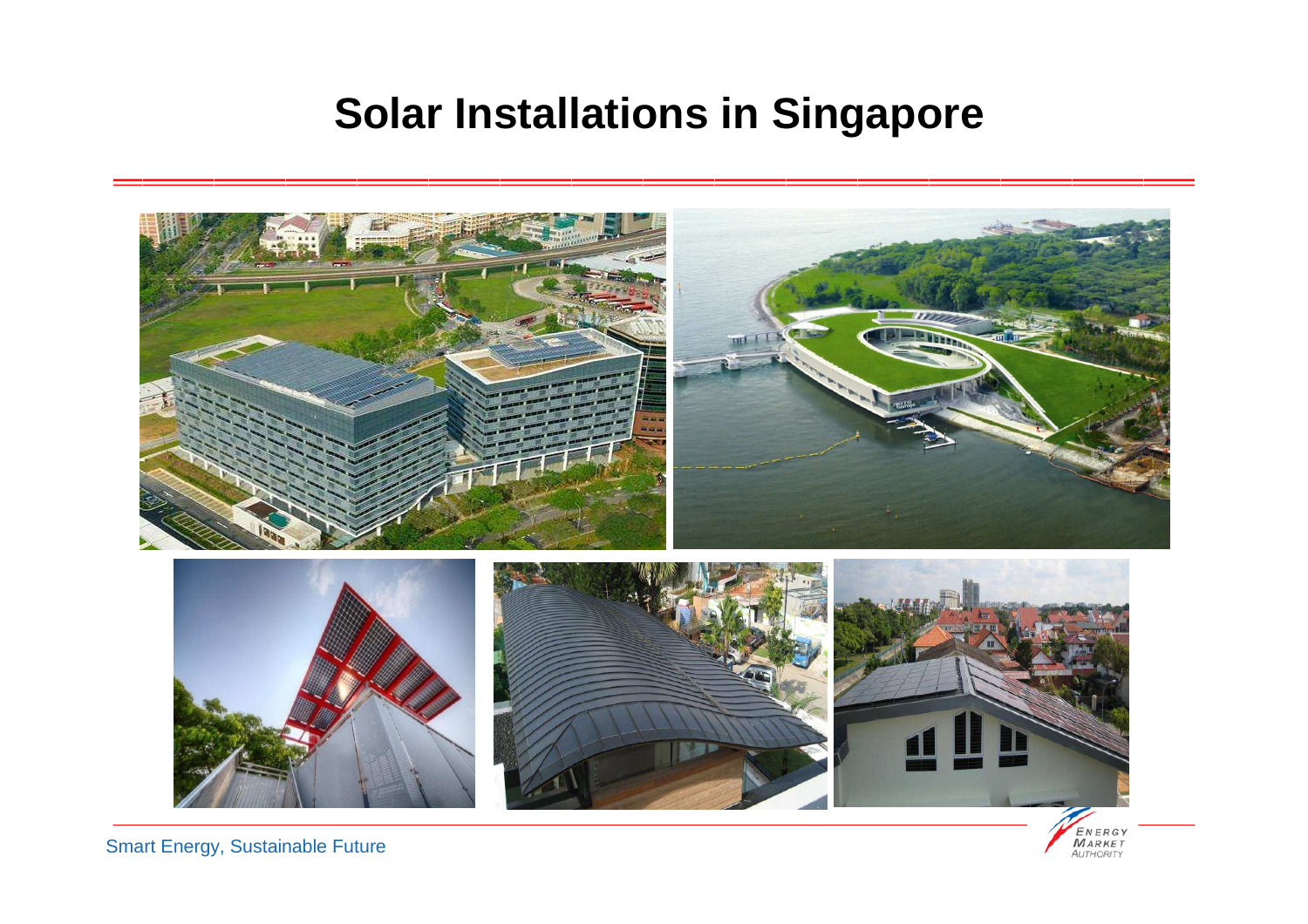## **Creating an Intelligent Energy System (IES)**

#### The Intelligent Energy System (IES) Pilot Project Conceptual Overview

An energy ecosystem connecting intelligent homes, vehicles, communities, electricity network sensors and sources of green generation to promote reliability, sustainability and energy efficiency.



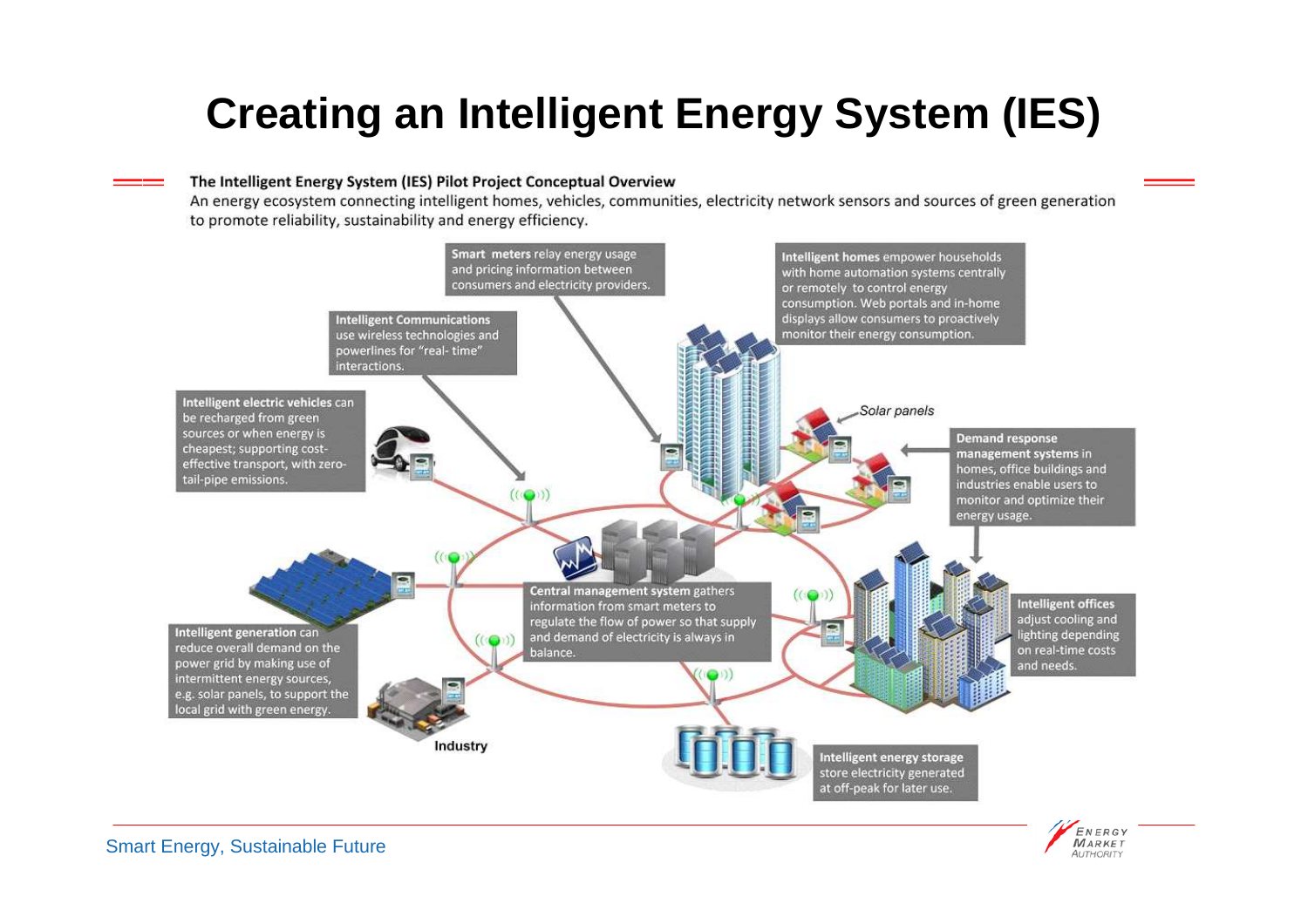#### **Test-bedding on Pulau Ubin**

#### Vision

Smart Energy, Sustainable Future

**Drivers** 

1

2

• To showcase an environmentally, socially and economically sustainable generation of renewable energy for an off grid community



**To develop micro grid infrastructure with renewable energy to meet current and future total electricity demand of Pulau Ubin**

**To facilitate connection of close-to-market renewable energy technologies for demonstration or test-bedding purposes such as the following:**

We care We Innovate We work as a Team

**Energy Market Authority**